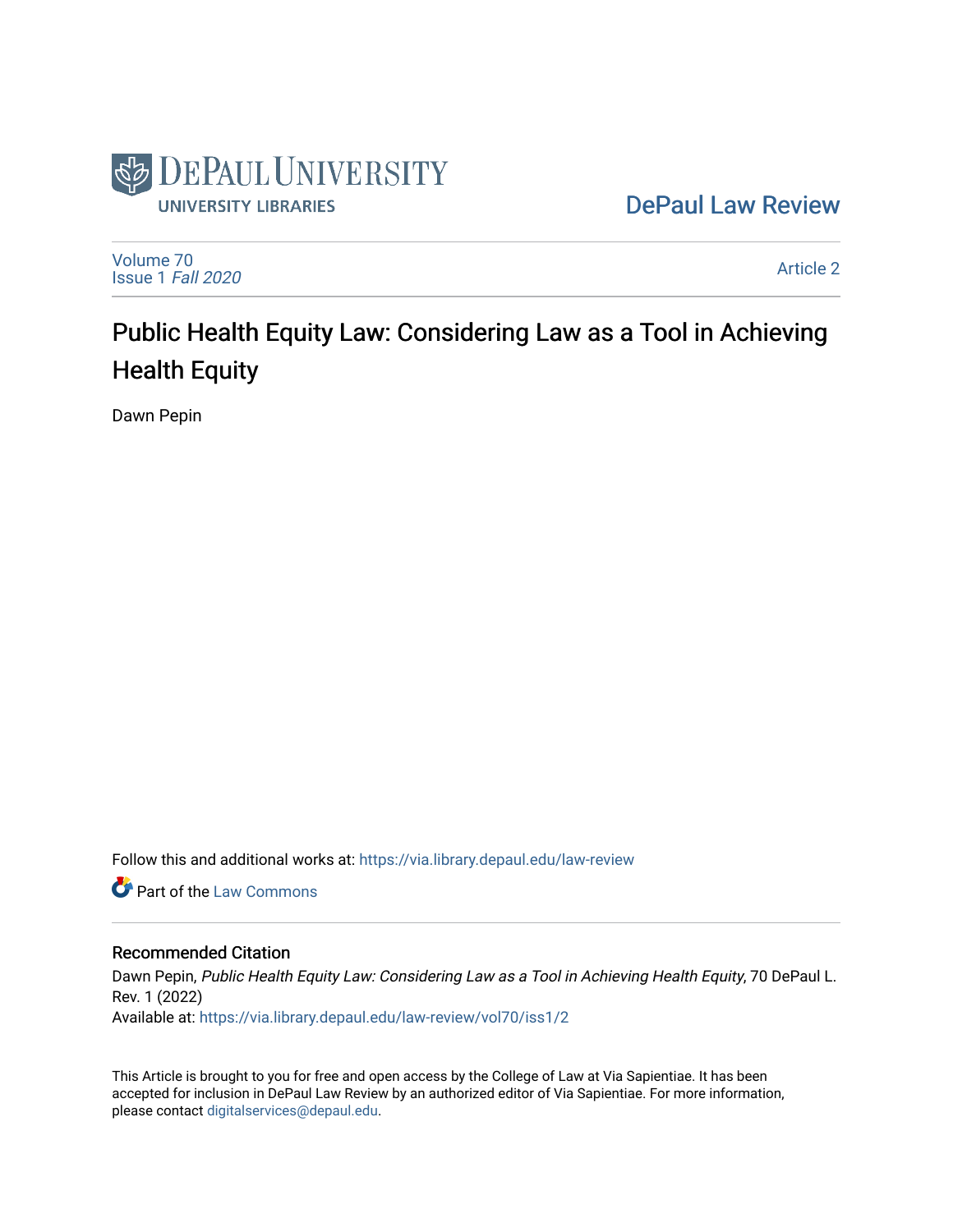# **PUBLIC HEALTH EQUITY LAW: CONSIDERING LAW AS A TOOL IN ACHIEVING HEALTH EQUITY**

#### *Dawn Pepin\**

#### **I.** INTRODUCTION

Health equity is achieved when each person attains their "highest level of health **... "1** However, recent research published in the Journal of the American Medical Association (JAMA) by Frederick Zimmerman and Nathaniel Anderson, found that although there have been some promising developments, there has been an overall lack of improvement in health equity over the last twenty-five years.2 In response, as Samantha Bent Weber highlights "[p]ublic health departments and practitioners are expanding the scope of their responsibilities by considering the systemic and structural arrangements that constitute root causes of inequities."<sup>3</sup> Consequently, considering interventions beyond the scope of traditional health care and public health practice may be important.<sup>4</sup>

Policy Development, including creating and utilizing laws and regulations, is considered one of the pillars of the 10 Essential Public Health Services and is recognized as an important tool in achieving

<sup>\*</sup> Dawn Pepin, JD, MPH, Public Health Policy Analyst, Policy Research, Analysis, and Development Office, Office of the Associate Director for Policy and Strategy, Centers for Disease Control and Prevention (CDC). The research which served as a basis for this writing, as well as the presentation at DePaul's Law Review Symposium, was conducted when the author was a Cherokee Nation Assurance Contractor with the Public Health Law Program, Center for State, Tribal, Local and Territorial Support, CDC. The author would like to express her appreciation to those who reviewed this article including Richard Puddy, James Kucik, Diane Hall, Laurie Ishak, Aila Hoss, Matthew Penn, Mara Howard-Williams, and Samantha Bent Weber. The findings and conclusions in this report are those of the author(s) and do not necessarily represent the official position of the Centers for Disease Control and Prevention/Agency for Toxic Substances and Disease Registry.

*<sup>1.</sup> Disparities,* **OFF. DISEASE PREVENTION** & **HEALTH PROMOTION** (ODPHP), https:// www.healthypeople.gov/2020/about/foundation-health-measures/Disparities (last updated Feb. 28, 2020).

<sup>2.</sup> Frederick J. Zimmerman & Nathaniel W. Anderson, *Trends in Health Equity in the United States by Race/Ethnicity, Sex, and Income, 1993-2017, 2* JAMA **NETwORK OPEN** 1, 7 (2019).

<sup>3.</sup> Samantha Bent Weber and Matthew Penn, *Public Health Strategies: A Framework for Law and Public Health to Pursue Health Equity,* **CTR. DISEASE CONTROL** & **PREVENTION** (CDC) (forthcoming 2021).

<sup>4.</sup> Zimmerman & Anderson, *supra* note 2, at 8.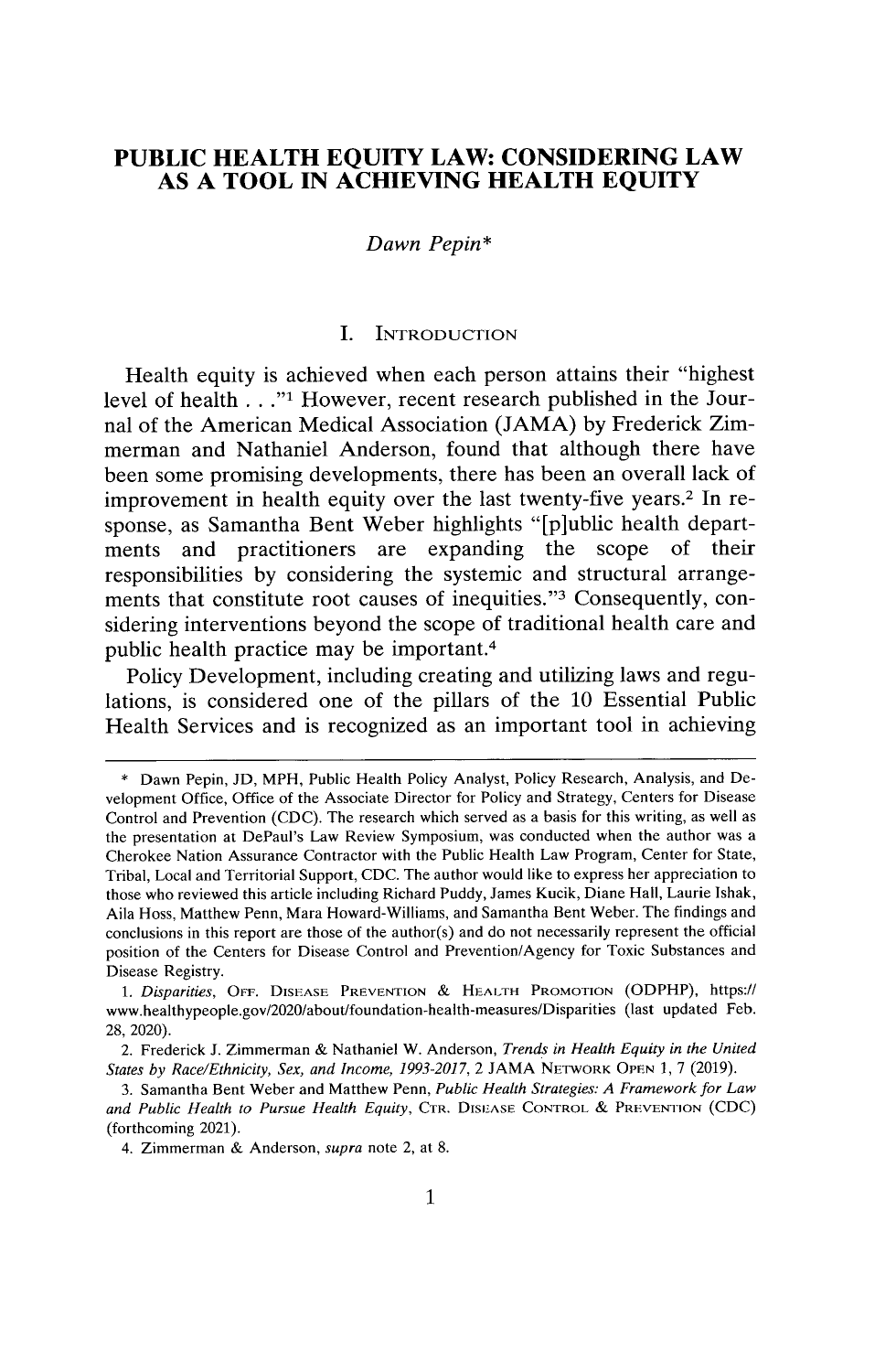better health outcomes.<sup>5</sup> Health equity and health disparities are recognized as important within the fields of public health and health care.<sup>6</sup> However, the role of law as it relates to health equity is still an area of growing research in the field of public health.<sup>7</sup>This Essay will describe one way to analyze the role that law can play in achieving equitable health outcomes.

#### II. DEFINITIONS

The following definitions of health equity and health disparities help to frame this discussion. As may be expected given the complexity of this field, the development of definitions surrounding health equity and health disparities is also complex.<sup>8</sup>These terms are defined to reflect their usage in this Essay, but there are numerous iterations and valuable discussions in both the legal literature and public health literature about what these terms mean in practice. <sup>9</sup>

- *Health equity* is achieving one's highest level of health and requires "valuing everyone equally with focused and ongoing societal efforts to address avoidable inequalities, historical and contemporary

6. Health Equity, Aм. PUB. HEALTH Ass'N (APHA), https://www.apha.org/topics-and-issues/ health-equity (last visited Feb. 29, 2020) (The APHA lists health equity as guiding priority and key value.); *AMA Announces First Chief Health Equity Officer,* AM. **MED.** Ass'N (AMA) (May 14, 2019), https://www.ama-assn.org/press-center/press-releases/ama-announces-first-chiefhealth-equity-officer. In 2019, the AMA hired their first chief health equity officer. *Id.*

*7. But see* Scott Burris, *Law in a Social Determinants Strategy: A Public Health Law Research Perspective, 126 (Suppl. 3) PUB. HEALTH REP. 22 (2011); <i>A Blueprint for Changemakers: Achieving Health Equity Through Law & Policy,* **CIIANGELAB SOLUTIONS** 1, 11 (Apr. 2019), https:// www.changelabsolutions.org/sites/default/files/2019-04/Blueprint-Executive\_Summary\_FINAL\_ 201904.pdf; Emily whelan Parento, *Health Equity, Healthy People 2020, and Coercive Legal Mechanisms as Necessary for the Achievement of Both, 58 Loy. L. REV. 655 (2012); Susan R.* Weisman et al., *Changing Hearts, Minds, and Structures: Advancing Equity and Health Equity in State Government Policies, Operations, and Practices in Minnesota and Other States, 44* Mrrcii-**ELL HAMIINE** L. REv. 1230 (2018); Amy T. Campbell, *What Hope for Health in All Policies' Addition and Multiplication of Equity in an Age of Subtraction and Division at the Federal Level?: The Memphis Experience,* 12 Sr. Louis U. J. HEA:TH L. & PO'Y 59 (2018).

8. Leann R. Johnson, *Health Equity and Health Disparities: Defining and Addressing the Equity Deficit,* 51 WILLAMETTE L. REV. 573, 574-75 (2015).

9. Paula Braveman, *What Are Health Disparities and Health Equity? We Need to Be Clear,* 129 PUB. HEALTH REP. 5 (2014) (discussing the importance of the definition of health equity); Johnson, *supra* note 8 (discussing the importance of the definition of health equity).

*<sup>5.</sup> The Public Health System & the 10 Essential Public Health Services,* CDC, https:// www.cdc.gov/publichealthgateway/publichealthservices/essentialhealthservices.html (last reviewed Sept. 18, 2020) (listing policy development as an essential health service); *see generally* SCOTT BURRIS ET AL., THE NEW PUBLIC HEALTH LAW: A TRANSDISCIPLINARY APPROACH TO PRACrICE **AND ADVOCACY** (2018) (highlighting research **in** public health law outcomes).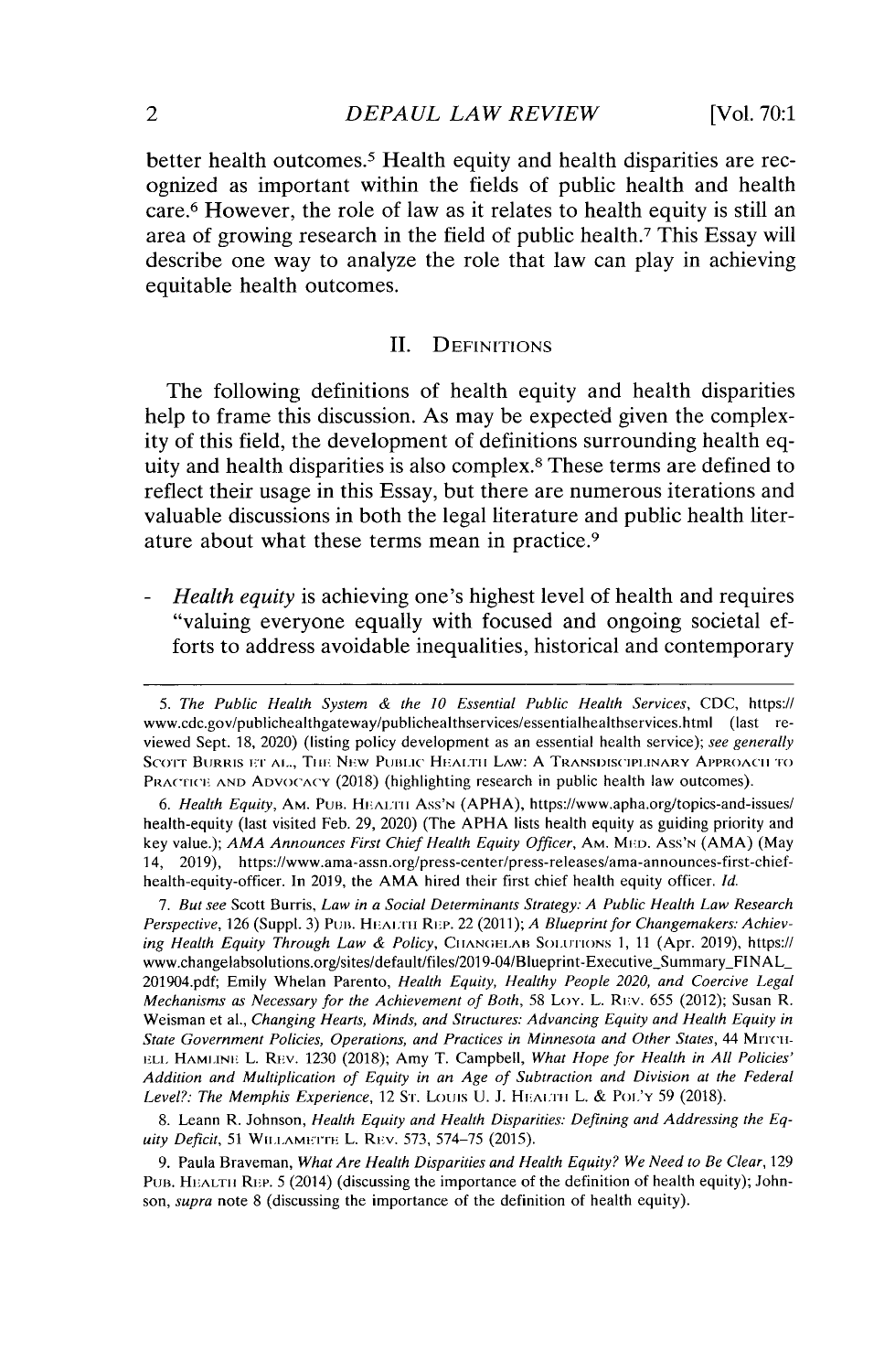**injustices, and the elimination of health and health care** disparities."<sup>10</sup>

- **-** *Health disparities* **are those differences in health outcomes among people "who have systematically experienced greater obstacles to health based on their racial or ethnic group; religion; socioeconomic status; gender; age; mental health; cognitive, sensory, or physical disability; sexual orientation or gender identity; geographic location; or other characteristics historically linked to dis**crimination or exclusion."<sup>11</sup>
- **-** *Health equity law* **refers to laws that prevent or reduce health disparities and promote equitable health outcomes, regardless of** whether the laws were created with the intent to do so.<sup>12</sup>

### III. PUBLIC HEALTH LAW AND HEALTH EQuIrY LAW

**Laws can play an important role in improving public health outcomes, including equitable health outcomes. In order to identify the ways that law contributes to equitable health outcomes lessons can be drawn from the analysis of how laws are tied to health outcomes in other areas of public health. For example, there is ample research that links law to specific improvements in health outcomes, one such example is seat belt laws and traffic fatalities.<sup>13</sup>A simplified theoretical analysis shows how seat belt laws could be linked to health outcomes: seat belt use is closely tied to improved health outcomes including reductions in motor vehicle crash related injuries and death.'<sup>4</sup>Thus, the analysis required to connect seat belt laws to improved health out-**

**<sup>10.</sup>** *Glossary of Terms,* **DEP'T HEALTH & HUMAN SERV. (HHS), NAT'L P'SHIP FOR ACTION TO END HEALTH DISPARITIES, https://www.minorityhealth.hhs.gov/npa/templates/browse.aspx? lvl=1&lvlid=34 (last modified Feb. 22, 2018) (last visited Feb. 28, 2020) (citing** *National Stakeholder Strategy for Achieving Health Equity,* **HHS (Apr. 8, 2011), https://minorityhealth.hhs.gov/ npa/files/Plans/NSS/NSS\_05\_Sectionl.pdf).**

**<sup>11.</sup>** *Disparities, supra* **note 1.**

*<sup>12.</sup> Health Equity Law,* CDC, **https://www.cdc.gov/phlp/publications/topic/healthequity.html (last reviewed Mar. 2,** 2017). **The research that contributed to this tool can be found on this webpage.**

**<sup>13.</sup>** *See generally* **Alma Cohen** & **Liran Einav,** *The Effects of Mandatory Seat Belt Laws on Driving Behavior and Traffic Fatalities,* **85 REV. ECON.** & **STAT. 828 (2003); Lois K. Lee et al.,** *Motor Vehicle Crash Fatalities in States With Primary Versus Secondary Seat Belt Laws. A Time-Series Analysis,* **163 ANNALS INTERNAL MED. 184** *(2015);* **Laurie F. Beck et al.,** *Rural and Urban Differences in Passenger-Vehicle-Occupant Deaths and Seat Belt Use Among Adults - United States, 2014, 66* **CDC MORBIDITY** & **MORTALITY WKLY.** *REP.* **1 (2017), https://www.cdc.gov/ mmwr/volumes/66/ss/ss6617a1..htm; MONTRECE MCNEILL RANSOM & LAURA MAGANA VAL-LADARES, PUBLIC HEALTH LAW: CONCEPTS AND CASE STUDIES (1St ed. 2020).**

*<sup>14.</sup> See generally* **Cohen & Einav,** *supra* **note 13; Lee et al.,** *supra* **note 13; Beck et al.,** *supra* **note 13 (demonstrating the impact of seat belt laws on health outcomes);** *Policy Impact: Seat Belts,* CDC (Jan. 2011), **https://www.cdc.gov/motorvehiclesafety/seatbeltbrief/index.html (demonstrating the impact of seat belt laws on health outcomes).**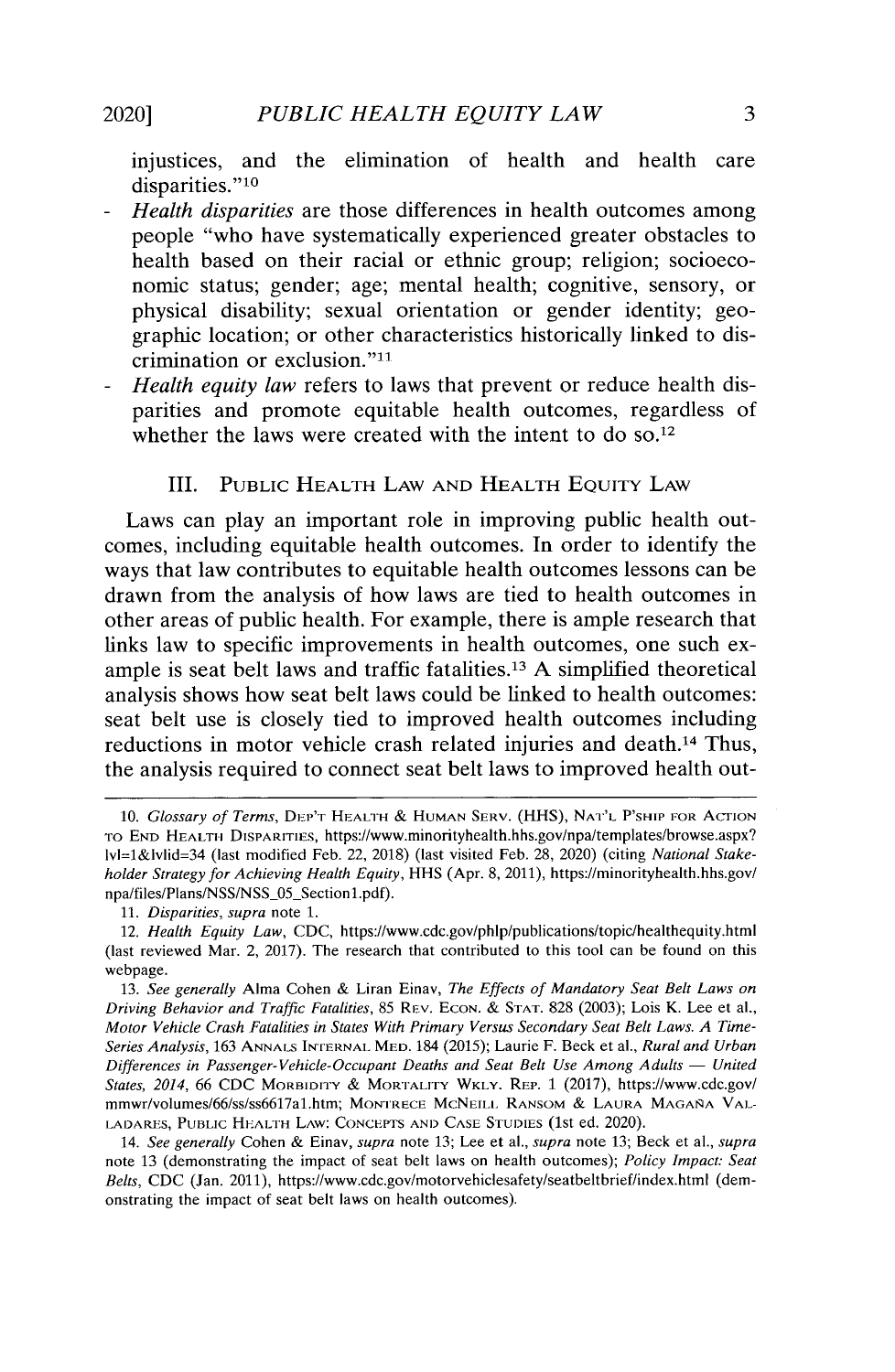comes is relatively straightforward: appropriate seat belt and child restraint use results in lives saved, therefore laws that require and enforce seat belt and child restraint use can result in more people using seat belts, and therefore more lives could be saved (Table 1).15

TABLE 1. THEORETICAL ANALYSIS OF SEAT BELT AND CHILD RESTRAINT LAWS IMPACT ON FATAL AUTOMOBILE MOTOR VEHICLE CRASHES

| Possible Laws <sup>16</sup>                                                                                                                                                                                                                                                       |   | <b>Actions from Laws</b>                                          |        | <b>Result from Actions</b> |
|-----------------------------------------------------------------------------------------------------------------------------------------------------------------------------------------------------------------------------------------------------------------------------------|---|-------------------------------------------------------------------|--------|----------------------------|
| - Mandatory seat<br>belt laws with<br>primary<br>enforcement<br>- Laws requiring seat<br>belt check points<br>Child restraint laws<br>(requirements)<br>appropriate for<br>weight, height, and<br>age e.g. rear facing<br>age requirements,<br>booster seats age<br>requirements) | > | Increased seat belt<br>use and appropriate<br>child restraint use | $\geq$ | More lives saved           |

Although lessons can be drawn for other areas of public health, health equity is a distinct concept in public health for several reasons, including the breadth of both historical and contemporary factors that contribute to inequitable health outcomes. Health inequities in the United States are tied to a history of policy interventions the purpose or result of which was to marginalize particular groups resulting in inequitable health outcomes." As Leann Johnson describes, "[t]he equity deficit in health care, housing, education, and other social institu-

*17. See generally* **NATIONAL ACADEMIES OF SCIENCES, ENGINEERING, AND MEDICINE, COM-MUNITIES IN ACTION: PATHWAYS TO HEALTH EQUITY (2017).** 

<sup>15.</sup> *Id.; see generally* Cohen & Einav, *supra* note 13 (finding that "mandatory **seat** belt laws significantly increase the seat belt usage rate, and primary enforcement does this more effectively than secondary enforcement."); Laurie F. Beck **et** al., *Belief about seat belt use and seat belt wearing behavior among front and rear seat passengers in the United States,* 68 J. **SAF 1-Y** RF:s. 81 (2018) (finding that media combined with enforcement of laws significantly increased the usage).

<sup>16.</sup> This table provides a simplified example for analytical purposes only; there are numerous additional legal provisions relevant to seat belt and child restraint that would be important in a comprehensive review. *See, e.g., What Works: Strategies to Increase Restraint Use,* CDC, https:// www.cdc.gov/transportationsafety/seatbelts/strategies.html (last reviewed October 7, 2020); *Seat belts,* INS. **INST. FOR HIGHWAY SAFETY,** https://www.iihs.org/topics/seat-belts (last updated Feb. 2020).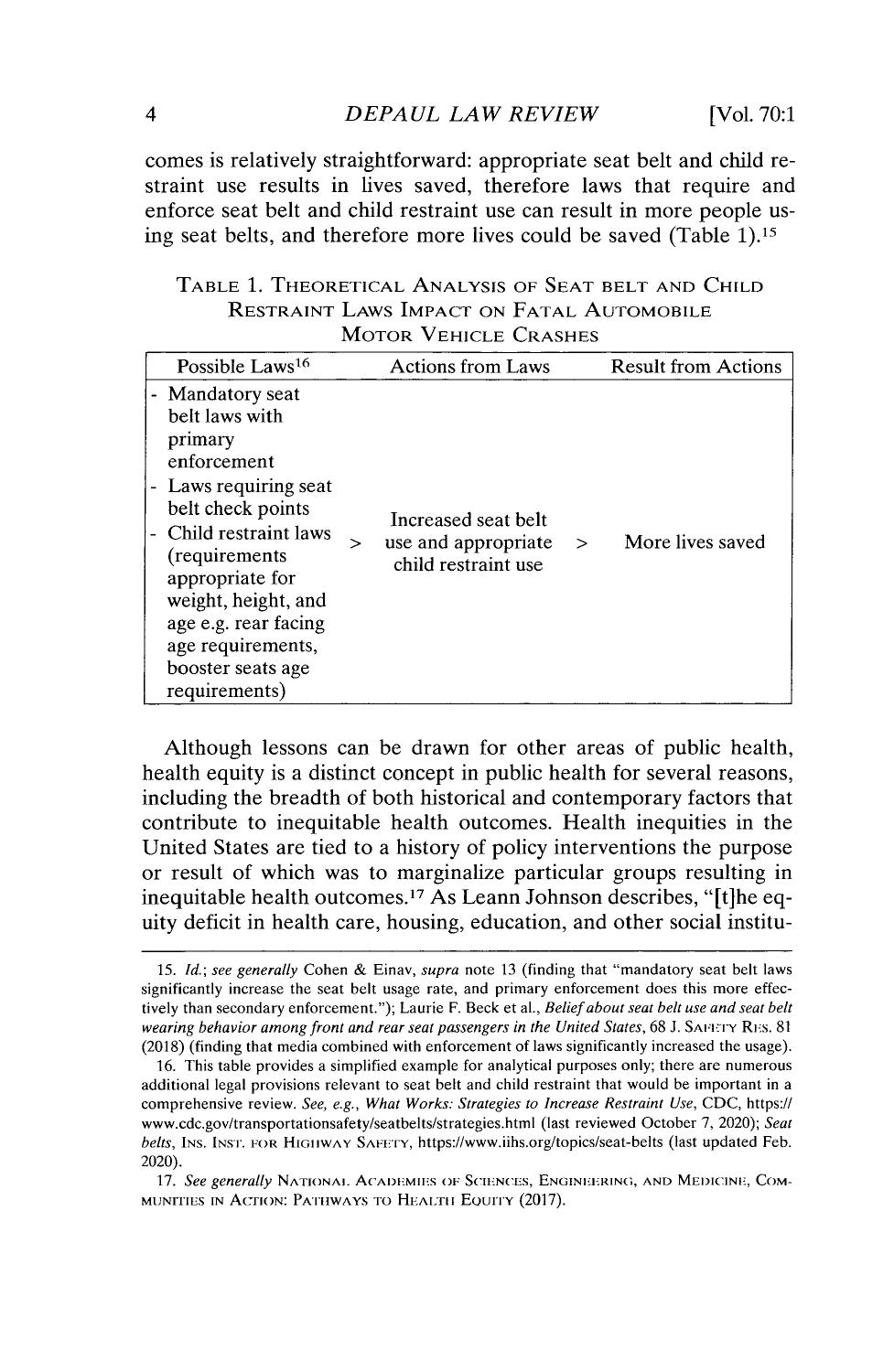**tions exists today because of inequities that have been created over** generations."<sup>18</sup> The current COVID-19 pandemic has further revealed **how racism and health inequities in the United States continue to re**sult in disparate health outcomes.<sup>19</sup>

**There are also numerous contemporary factors that influence inequitable health outcomes. <sup>20</sup>**The **National Institute on Minority Health and Health Disparities Research Framework presents a comprehensive framework demonstrating how different levels of influence (individual, interpersonal, community, societal) intersect with the domains of influence (biological, behavioral, physical environment, sociocultural, health care system) to impact health outcomes among "health** disparity populations."<sup>21</sup>

**Ultimately multiple interactions or interventions contribute to an individual's ability to achieve their highest standard of health (see, e.g., examples in Table 2) and these interventions will vary based upon the health outcomes targeted and the groups impacted.<sup>22</sup>For some, equitable health outcomes could be the result of getting access to health insurance or prenatal care or having the ability to utilize that access to care through transportation services. For others, it might be living in safe housing or having enough money to buy food. In most cases, it is likely a number of these and other factors. In all cases, reaching one's highest level of health is going to require multiple inputs-all of which are shaped by the legal environment in which an individual lives. <sup>23</sup>**

*22. Achieving Health Equity Through Law & Policy, supra* **note 7, at 18.**

**<sup>18.</sup> Johnson, supra note 8.**

**<sup>19.</sup> Jennifer Abbasi,** *Taking a Closer Look at COVID-19, Health Inequities, and Racism,* **324** JAMA **NETWORK** 427.

**<sup>20.</sup> LAURA K. BRENNAN RAMIREZ ET AL., PROMOTING HEALTH EQUITY: A RESOURCE TO** H **ELP COMMUNITIES ADDRESS SOCIAL DETERMINANTS OF HEALTH (2008), https://www.cdc.gov/ nccdphp/dch/programs/healthycommunitiesprogram/tools/pdf/SDOH-workbook.pdf (indicating that there are various inputs and outputs with regards to health equity); Lee et al.,** *supra* **note 13, at 186-87.**

**<sup>21.</sup> Jennifer Alvidrez et al.,** *The National Institute on Minority Health and Health Disparities Research Framework,* **109 AM. J. PUB. HEALTH 316, 317 (2018).**

*<sup>23.</sup> Id.;* **Burris,** *supra* **note 7.**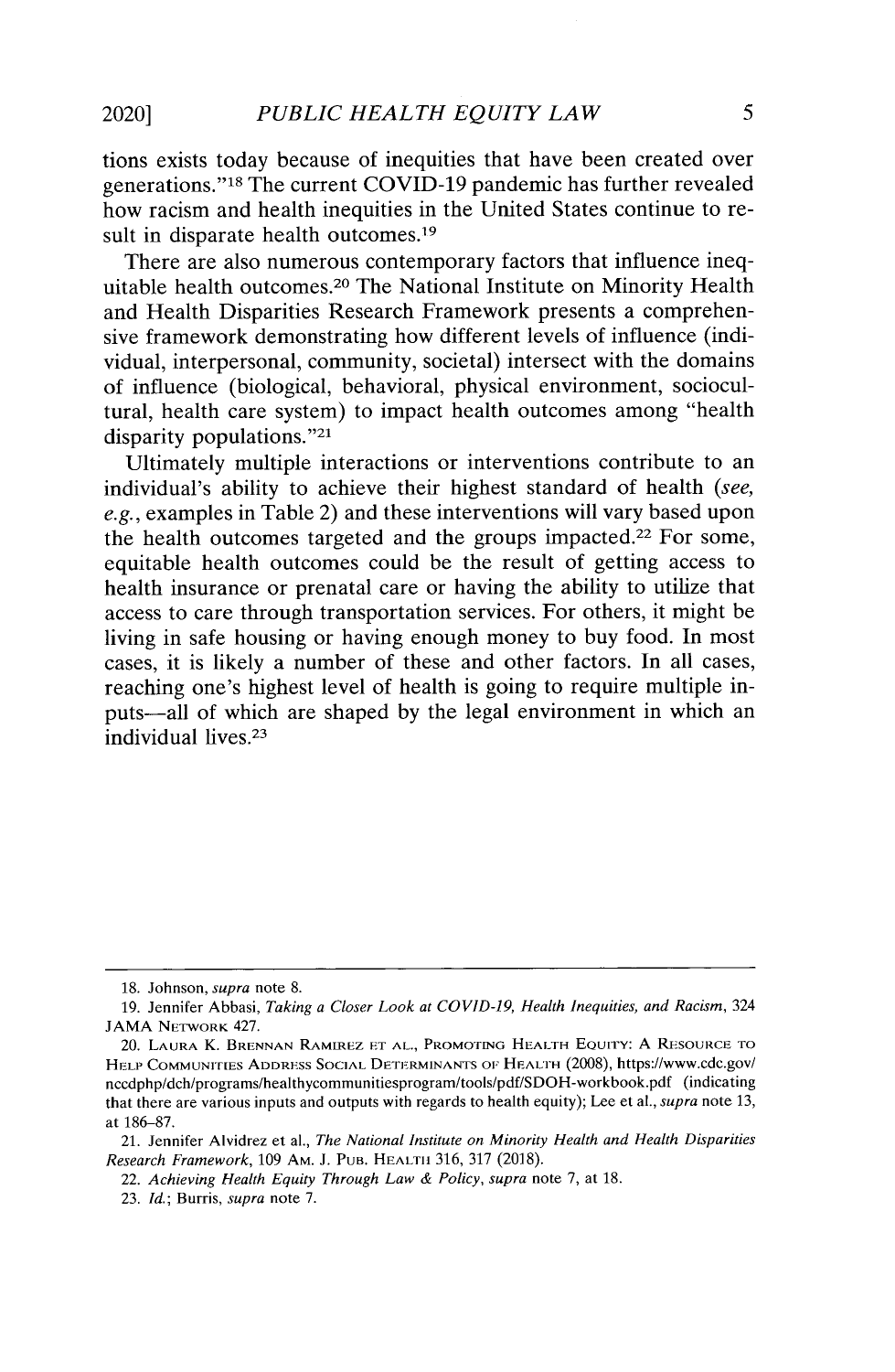| Possible Laws                                                                                                                                                                                                                                                         | <b>Actions from Laws</b>                                                                                                                                                                                     | <b>Result from Actions</b>                                     |
|-----------------------------------------------------------------------------------------------------------------------------------------------------------------------------------------------------------------------------------------------------------------------|--------------------------------------------------------------------------------------------------------------------------------------------------------------------------------------------------------------|----------------------------------------------------------------|
| - Expanded health<br>insurance<br>- Vaccination<br>requirements for<br>schools<br>- Zoning reducing<br>alcohol outlet<br>density and<br>increasing parks<br>- Laws improving<br>access to high<br>quality affordable<br>housing<br>- Laws increasing<br>public safety | $\bullet$ Access to<br>preventive care<br>• Diseases prevented<br>• Lower rates of<br>substance abuse<br>> • Increase physical<br>activity and<br>decreased stress<br>• Decreased<br>exposure to<br>violence | • Lives saved<br>• Longer lives<br>• Better quality of<br>life |

**TABLE** 2. **THEORETICAL ANALYSIS OF LAWS IMPACT ON HEALTH EQUITY**

So, while it may be comparatively straightforward to see how laws requiring seat belt use can improve health outcomes by reducing mo tor vehicle deaths (Table 1), the analysis connecting law and health equity is very likely more complex given the number and variety of inputs (see, e.g., Table 2). This complex web of factors contributing to equitable health outcomes in turn makes the necessary legal interventions more varied and potentially more difficult to identify. Consequently, there is potential value in considering different ways of conceptualizing the role of law when considering equitable health outcomes.

## IV. **HEALTH EQUITY LAW AND THE ORGANIZING MATRIX**

The remainder of this Essay provides one way to conceptualize how law can be understood as a tool, or a compilation of tools, to support work to reduce health disparities and improve equitable population health outcomes. This organizing matrix may be used to help better identify, understand, and communicate the various ways that law can play a role in health disparities and health equity. This matrix could be used to support the identification of which laws are currently related to health outcomes in a community, it could also be used to help identify possible legal interventions. Ideally both current laws and future interventions are considered, as relevant interventions are likely to be connected to the current legal landscape. For the purposes of this Es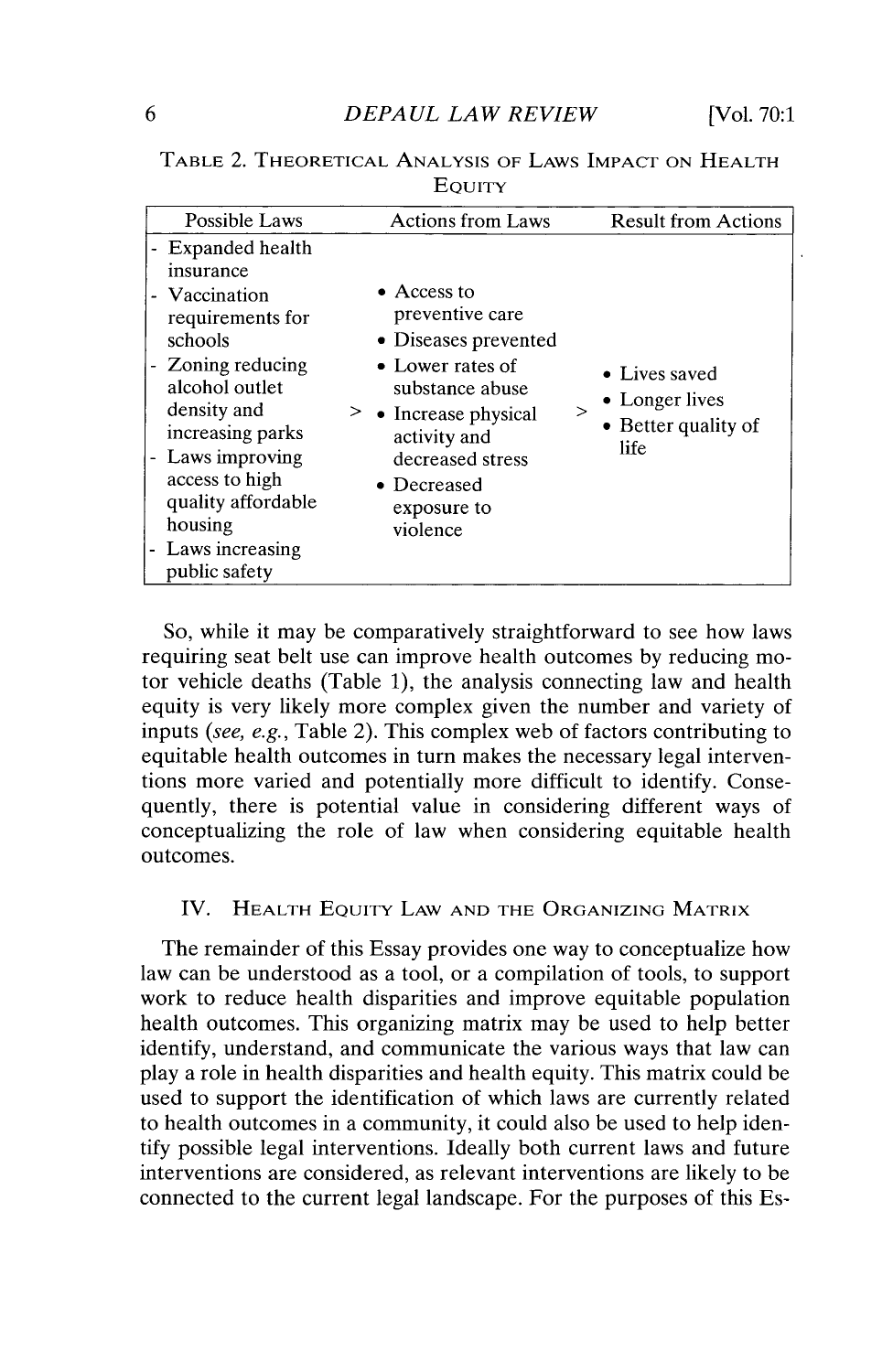say a couple of examples will demonstrate how the matrix might be helpful when beginning to consider the role of law in health equity, but many additional factors in each of these domains may be relevant to the examples below.

|                                                                                 | Legal Domains*      |                                                                           |                              |  |  |  |
|---------------------------------------------------------------------------------|---------------------|---------------------------------------------------------------------------|------------------------------|--|--|--|
|                                                                                 |                     | [A] Rights-Based Laws,                                                    | [B] Proactive Laws:          |  |  |  |
|                                                                                 |                     | Civil Rights Laws, and                                                    | Using laws to improve        |  |  |  |
|                                                                                 |                     | Human Rights Laws:                                                        | the determinants to          |  |  |  |
|                                                                                 |                     | <b>Using antidiscrimination</b>                                           | reduce health disparities    |  |  |  |
|                                                                                 |                     | laws to reduce disparities                                                |                              |  |  |  |
|                                                                                 |                     | by reducing discrimination                                                |                              |  |  |  |
| Health Domains <sup>1</sup>                                                     | [1] Public Health   | [A][1] Rights-Based                                                       | [B][1] Proactive Public      |  |  |  |
|                                                                                 | and Health Care     | Laws/Civil and Human                                                      | Health Laws or               |  |  |  |
|                                                                                 |                     | <b>Rights Laws on Public</b>                                              | <b>Proactive Health Care</b> |  |  |  |
|                                                                                 |                     | <b>Health and Health Care</b>                                             | Laws                         |  |  |  |
|                                                                                 | [2] Determinants    | [A][2] Rights-Based                                                       | [B][2] Proactive Laws on     |  |  |  |
|                                                                                 | of Health           | Laws/Civil and Human                                                      | the Determinants of          |  |  |  |
|                                                                                 |                     | Rights Laws on the                                                        | Health                       |  |  |  |
|                                                                                 |                     | Determinants of Health                                                    |                              |  |  |  |
| Follow up questions <sup>24</sup> :                                             |                     |                                                                           |                              |  |  |  |
|                                                                                 |                     | - What are the structural components to the development or implementation |                              |  |  |  |
|                                                                                 | of this law?        |                                                                           |                              |  |  |  |
| -. What is missing? If there are laws that are seemingly targeting the outcome, |                     |                                                                           |                              |  |  |  |
| then:                                                                           |                     |                                                                           |                              |  |  |  |
| o Does the law need to be studied to better understand the impacts?             |                     |                                                                           |                              |  |  |  |
| o Is there something else missing?                                              |                     |                                                                           |                              |  |  |  |
| What needs to be studied about these laws to better understand their impact     |                     |                                                                           |                              |  |  |  |
|                                                                                 | on health outcomes? |                                                                           |                              |  |  |  |

|  |  |  |  | Table 3a. Health Equity Law Organizing Matrix |  |  |
|--|--|--|--|-----------------------------------------------|--|--|
|--|--|--|--|-----------------------------------------------|--|--|

\*Please note that there are likely other relevant domains.

The organizing matrix includes legal and health domains, both components of which can be important in achieving equitable outcomes. Under the broader category of legal there are at least two domains: [A] Rights-Based/Civil and Human Rights Laws and [B] Proactive Laws.<sup>25</sup> These two types of domains are complementary, and both may be important when working towards the goal of health equity. Rights-based including civil and human rights law, refers to laws that

*<sup>24.</sup> See A* Blueprint for *Changemakers, supra* note 7 (discussing the fundamental drivers of health equity, as well as resources on steps for communities interested in taking actions).

*<sup>25.</sup> See generally Health Equity Law, supra* note 12. For examples of rights-based laws, see the "Antidiscrimination Law" resources and for examples of Proactive Laws see "Housing, Environment, Economics" resources.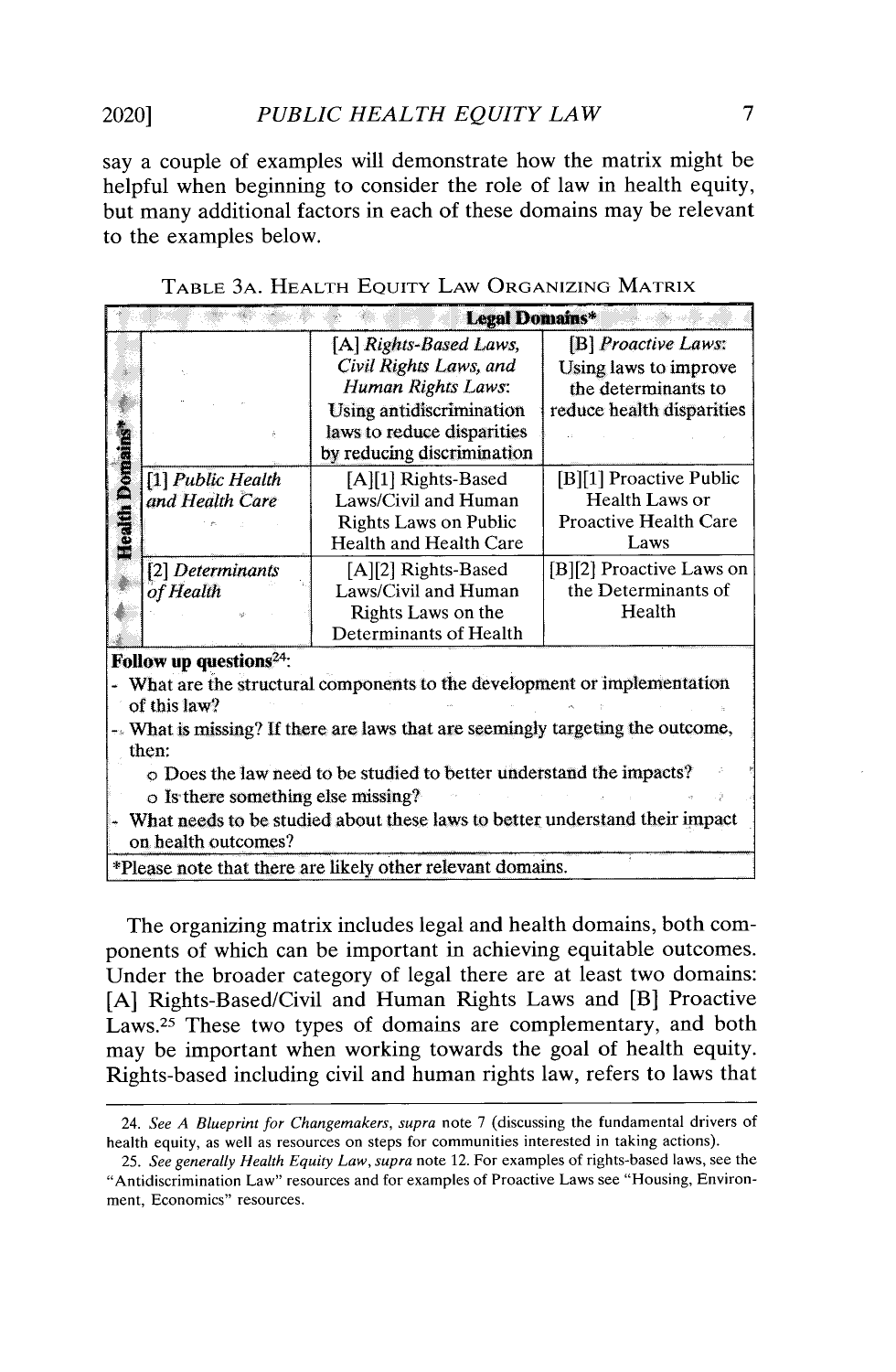can be utilized to prevent discrimination, thus reducing or eliminating barriers to health care or other programs or activities important to health outcomes.<sup>26</sup> Proactive laws in public health or health care refers to laws that improve the health of those groups who have "systematically experienced greater obstacles to health" by encouraging better health outcomes through public health prevention and health care as well as by targeting the determinants of health.<sup>27</sup> The language, *"at least* two legal domains," acknowledges that this field of public health equity legal research is evolving. As more research evaluating the role of law in reducing health disparities and improving health equity is completed, it will be important to conduct analyses of additional legal components and subcomponents that are important to equitable health outcomes.

In addition to legal domains, the organizing matrix includes health domains relevant to health equity law including: [1] Public Health and Health Care and [2] Determinants of Health.<sup>28</sup> Improved health outcomes may be the result of not only access to public health and health care—such as preventive services like insurance coverage. It may also be the result of other determinants of health which include social and structural components—such as access to safe housing, quality education, and socioeconomic outcomes.<sup>29</sup> Taken together, the four domains set forth in Table 3a can help to frame and encourage thinking around the different legal inputs that may need to be evaluated to support work to achieve equitable health outcomes. The follow up questions are examples of questions that could also be considered to encourage discussion around gaps and next steps.

#### V. HEALTH EQUITY LAW ORGANIZING MATRIX EXAMPLES

The following examples demonstrate how the organizing matrix could be used to help frame thinking about, and to identify the laws relevant to health equity including both the current landscape, as well as evidence-informed and promising future interventions. With a better understanding of which current laws are contributing to both equitable and inequitable health outcomes, there is an opportunity for better utilization of current laws, new or better coordination between

*<sup>26.</sup> Id.; see generally* Dawn Pepin & Samantha Bent weber, *Civil Rights Law and the Determinants of Health: How Some States Have Utilized Civil Rights Laws to Increase Protections Against Discrimination, 47* J.L. **Mii.** *&* Ennis 76 (2019).

*<sup>27.</sup> Disparities, supra* note 1.

<sup>28.</sup> *See supra* tbl.3a & tbl.3b.

*<sup>29.</sup> Id.;* Burris, *supra* note 7, at 22.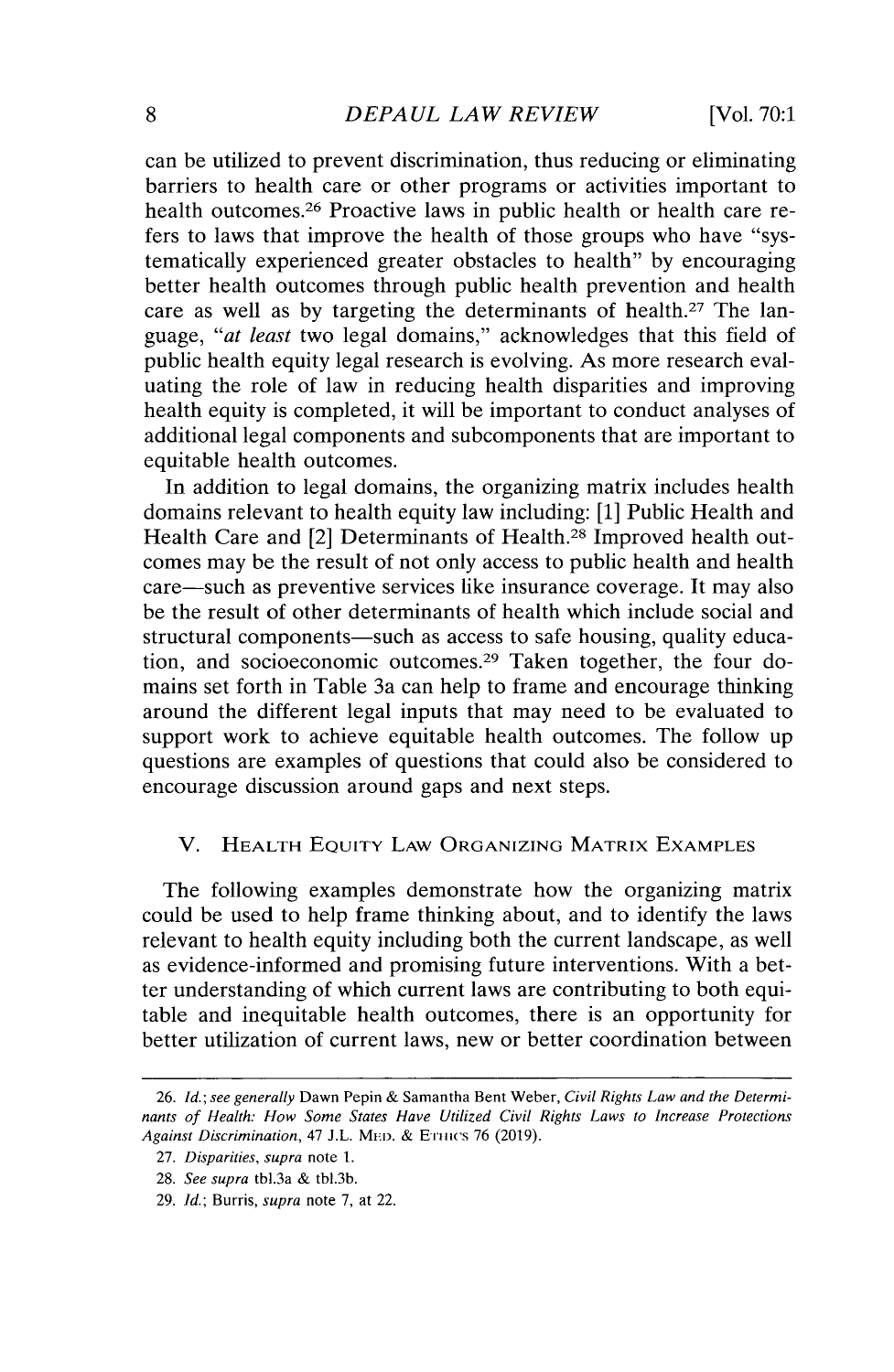**existing legal approaches, and for highlighting areas where changes or additions could be important for equitable health outcomes.**

**For example, a community, a policy maker, or a researcher might be seeking to better understand barriers to safe and affordable housing, housing being an important determinant of health.<sup>30</sup>It might be helpful to start by determining how laws are involved in the current environment in each of the domains in the matrix. In thinking** about [A][2] **Rights-Based Laws/Civil and Human Rights Laws on the Determinants of Health, it could be that for example, the state's civil rights laws prohibit discrimination in access to housing based on race, disa**bility, sex, and gender.<sup>31</sup> At the same time, with regards to  $[B][2]$ **Proactive Laws on the Determinants of Health, a state may have a law encouraging the increase of affordable housing through low income tax credits.<sup>32</sup>**This **thinking can continue until all current legal inputs are identified, the matrix encouraging thinking about how different domains may contribute equitable and inequitable outcomes (see, e.g., Table 3b for general examples). Then, once there is an understanding of what laws are in place, these findings can help to frame further thinking, discussions, and actions around what else is needed. Continuing the housing example, given that gaps in safe affordable housing continue to exist, questions might include: is more enforcement neces-**

**31. Angela K. McGowan et al.,** *Civil Rights Laws as Tools to Advance Health in the Twenty-First Century, 37* **ANN. REv. PUB. HEAI:H 185, 195 (2016). ("The Fair Housing Act of 1968 (TFHA) {Title VIII of the Civil Rights Act of 1968 [42 U.S.C. §§ 3601-3619 (2012)]} prohibits discrimination in the sale, rental, and financing of housing based on race, religion, national origin, sex, disability (added by amendment in 1988), and family status. It addresses both explicit discrimination and disparate-impact claims covering less blatant discrimination** . . . **State and local laws may also prevent landlords from discriminating against people who pay rent using housing choice vouchers, Social Security, Supplemental Security Income, unemployment insurance, or veteran's benefits. Discrimination against housing choice voucher holders is often a guise for discrimination based on race, national origin, or familial status** *[ ].* **These laws coupled with new governmental initiatives and strong community grassroots efforts are working to combat decades of discriminatory laws and policies.").**

**32.** *See generally* **Marc Shi et al.,** *Low-Income Housing Tax Credit: Optimizing Its Impact on Health,* **107 AM. J. PUB. HEALTH 1586 (2017) (demonstrating how low-income tax credits can impact health outcomes).**

**<sup>30.</sup>** *See, e.g.,* **CHANGELAB SOLUTIONS, THE HEALTH** & **HOUSING STARTER KIT: A GUIDE FOR PUBLIC HEALTH DEPARTMENTS, HOUSING AUTHORITIES, AND HOSPITALS WORKING AT THE INTERSECTION OF HEALTH AND HOUSING 1, 4 (2018), https://www.changelabsolutions.org/sites/ default/files/HealthlHousingStarterKit-CompleteGuide-FINAL-20180531-updated\_20181130.pdf ("Discriminatory housing and development policies continue to undergird a number of social determinants of health beyond housing and remain a major issue for institutions and communities as they seek to create more equitable health outcomes."); David Streim,** *A Coordinated Response to Homelessness in Los Angeles-Reforming the System to Deliver Better Outcomes, 25* **J. AFFORDABLE HOUs.** & CMTV. DEv. L. **319 (2017); Dayna Bowen Matthew,** *Medical-Legal Partnerships and Mental Health: Qualitative Evidence that Integrating Legal Services and Health Care Improves Family Well-Being,* **17 HOUS. J. HEALTH L. & POL'Y 339, 344 (2017).**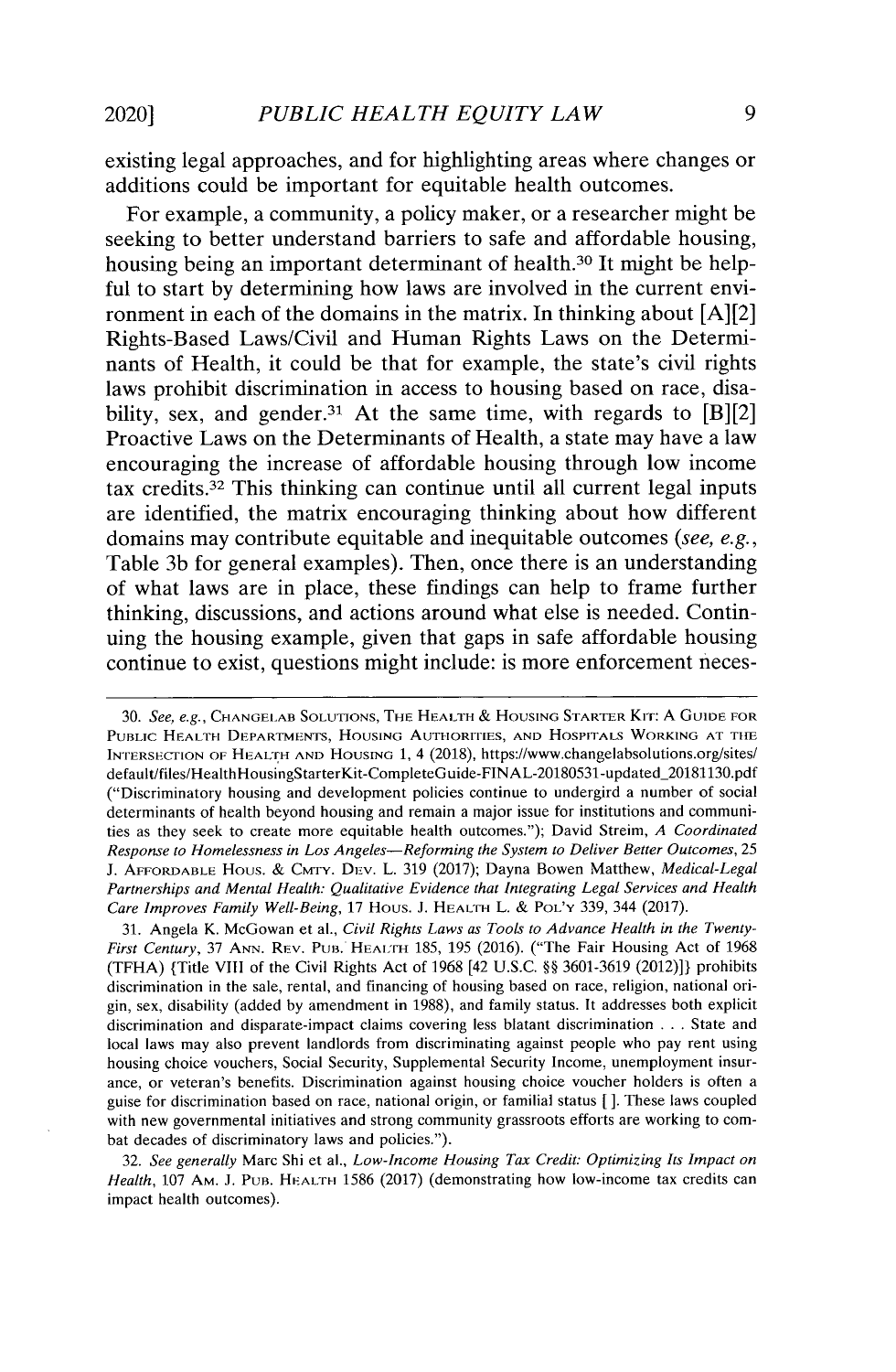sary **for the civil** rights **law? Is additional programmatic support needed for awareness around the tax benefits? Are changes to the current laws necessary or are new provisions needed?**

**Legal Domains\*** *f A] Rights-Based Laws, [B] Proactive Laws: Civil Rights Laws, and Human Rights Laws:* [I] *Public Health* [A][1] Rights-Based B][1] Proactive Public Laws/Civil and Human Health Laws or Proach<br>
Rights Laws on Public Health Care Laws Ä Rights Laws on Public<br>Health and Health Care Ŵ E.g., Laws improving access Health Domains\* *E.g.*, Laws preventing to health care (Federally discrimination by public Qualified Health Centers<sup>3</sup> Oualified Health Centers<sup>34</sup> health or health care  $\parallel$  and Patient navigators<sup>35</sup>) or providers or programs <u>public health services</u> (Providing medical (Syringe services interpreters<sup>33</sup>) cograms<sup>36</sup>)  $interpreters<sup>33</sup>$ ) *[2] Determinants* **[A] [2] Rights-Based** [B][2] Proactive Laws on the *of Health* Laws/Civil **and Human** Determinants of Health **Rights Laws on the** *E.g.,* Laws promoting **Determinants of Health** housing options ¥ (Inclusionary zoning  $38$ ), laws *E.g.,* Laws preventing ili) discrimination housing promoting access to work (Housing Vouchers<sup>37</sup>) (Paid family leave  $39$ )

TABLE 3B. HEALTH EQUITY LAw ORGANIZING MATRIX EXAMPLES

*33. Professionally trained medical interpreters,* CrY. **H.A[:rII RANKINGS** & **ROADMAPS,** https:/ /www.countyhealthrankings.org/take-action-to-improve-health/what-works-for-health/strategies/ professionally-trained-medical-interpreters (last updated Apr. 25, 2017), (Strategy is categorized as "scientifically supported.").

*34. Federally qualified health centers (FQHCs),* CrY. **Hi:ArTH RANKINGS** & **ROADMAPS,** https://www.countyhealthrankings.org/take-action-to-improve-health/what-works-for-health/ strategies/federally-qualified-health-centers-fghcs (last updated Nov. 15, 2016) (CHRR provides the results of systematic reviews on various topics related to health outcomes, this is an example of a scientifically supported intervention, the highest level of evidence, "[s]trategies with this rating are most likely to make a difference. These strategies have been tested in many robust studies with consistently positive results.").

35. *Patient navigators,* Cry. HEALTH **RANKINGS** & **ROADMAPS,** https://www.countyhealth rankings.org/take-action-to-improve-health/what-works-for-health/strategies/patient-navigators (last updated June 2, 2016) (Strategy is categorized as "scientifically supported.").

36. *Syringe services programs,* CrY. **HEAin:i RANKINGS** & **RoADMAPs,** https:// www.countyhealthrankings.org/take-action-to-improve-health/what-works-for-health/strategies/ syringe-services-programs (last updated July 8, 2020) (Strategy is categorized as "scientifically supported.").

*37. Housing Choice Voucher Program (Section 8),* CTY. **HEArH RANKINGS** & **ROADMAPS,** https://www.countyhealthrankings.org/take-action-to-improve-health/what-works-for-heath/ strategies/housing-choice-voucher-program-section-8 (last updated Sept. 23, 2019) (Strategy is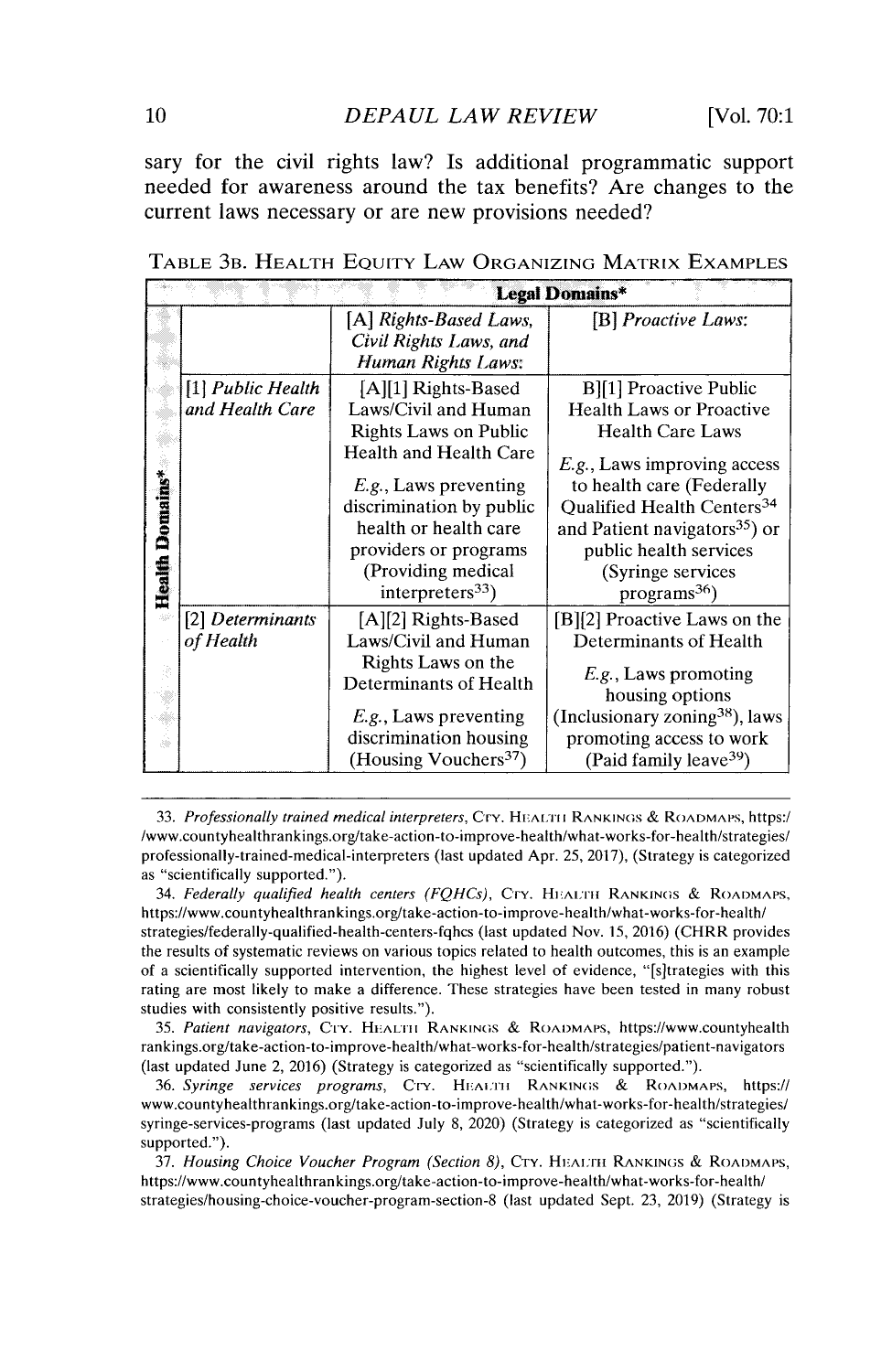This organizing matrix may also help to identify a potential suite of legal interventions that could contribute to solutions for more equitable health outcomes. In the following example, a researcher or policy maker is interested in beginning to understand and target dental health disparities. Dental health disparities, which include disparities in access to dental health care, are known to vary "with gender, age, education level, income, race and ethnicity, access to medical insurance, and geographic location."<sup>40</sup> County Health Rankings  $\&$ Roadmaps reports that dental scope of practice laws, when modified to increase the scope for allied dental professionals, are likely to promote increased access to oral health care and to reduce health disparities ([B][1]). <sup>4</sup> 1 There may also be determinants outside of health care and public health tied to disparate oral health outcomes. For instance, food insecurity is associated with higher rates of cavities,<sup>42</sup> and interventions that increase access to healthy food could also be a positive input with regards to oral health equity. Examples of evidence-informed interventions aimed to increase access to healthy food include fruit and vegetable incentive programs and school breakfast programs; several states have expanded access to both of these interventions through state law  $([B][2])$ .<sup>43</sup>

categorized as having "some evidence" meaning "[s]trategies with this rating are likely to work, but further research is needed to confirm effects. These strategies have been tested more than once and results trend positive overall.").

38. *Inclusionary zoning & housing policies,* CTy. **HEALTH RANKINGS** & **ROADMAPS,** https:// www.countyhealthrankings.org/take-action-to-improve-health/what-works-for-health/strategies/ inclusionary-zoning-housing-policies (last updated Aug 14, 2019) (Strategy is categorized as having "some evidence" meaning "[s]trategies with this rating are likely to work, but further research is needed to confirm effects. These strategies have been tested more than once and results trend positive overall.").

39. *Paid family leave,* CTY. **HEALTH RANKINGS** & **ROADMAPS,** https://www.countyhealthrankings.org/take-action-to-improve-health/what-works-for-health/strategies/paid-family-leave (last updated Aug. 6, 2018) (Strategy is categorized as "scientifically supported.").

*40. Oral Health,* OFF. **DISEASE PREVENTION** & **HEALTH PROMOTION** (ODPHP), https:// www.healthypeople.gov/2020/leading-health-indicators/2020-lhi-topics/Oral-Health/determinants#:~:text=determinants%20of%20Oral%20Health,the%20health%20of%20all%20Americans (last updated Oct. 8, 2020). *See also* Susan E. Kelly et al., *Barriers to Care-Seeking for Children's Oral Health Among Low-Income Caregivers,* 95 **AM.** J. PUn. **HEALTH** 1345 (2005).

*41. Allied dental professional scope of practice,* **CTY. HEALTH RANKINGS** & **ROADMAPS,** https://www.countyhealthrankings.org/take-action-to-improve-health/what-works-for-health/ strategies/allied-dental-professional-scope-of-practice (last updated June 1, 2016).

42. Dominique H. Como et al., *The Persistence of Oral Health Disparities for African American Children: A Scoping Review,* 16 **INT'L** J. **ENVTL. RES.** & **PUB. HEALTH** 710 (2019); Donald L. Chi et al., *Socioeconomic Status, Food Security, and Dental Caries in US Children: Mediation Analyses of Data From the National Health and Nutrition Examination Survey, 2007-2008,* 104 AM. J. PUB. **HEALTH** 860 (2014).

*43. Fruit & vegetable incentive programs,* Cry. **HEAL TH RANKINGS** & **ROADMAPS,** https:// www.countyhealthrankings.org/take-action-to-improve-health/what-works-for-health/strategies/ fruit-vegetable-incentive-programs (last updated Dec. 4, 2020); *School breakfast programs*, CTY.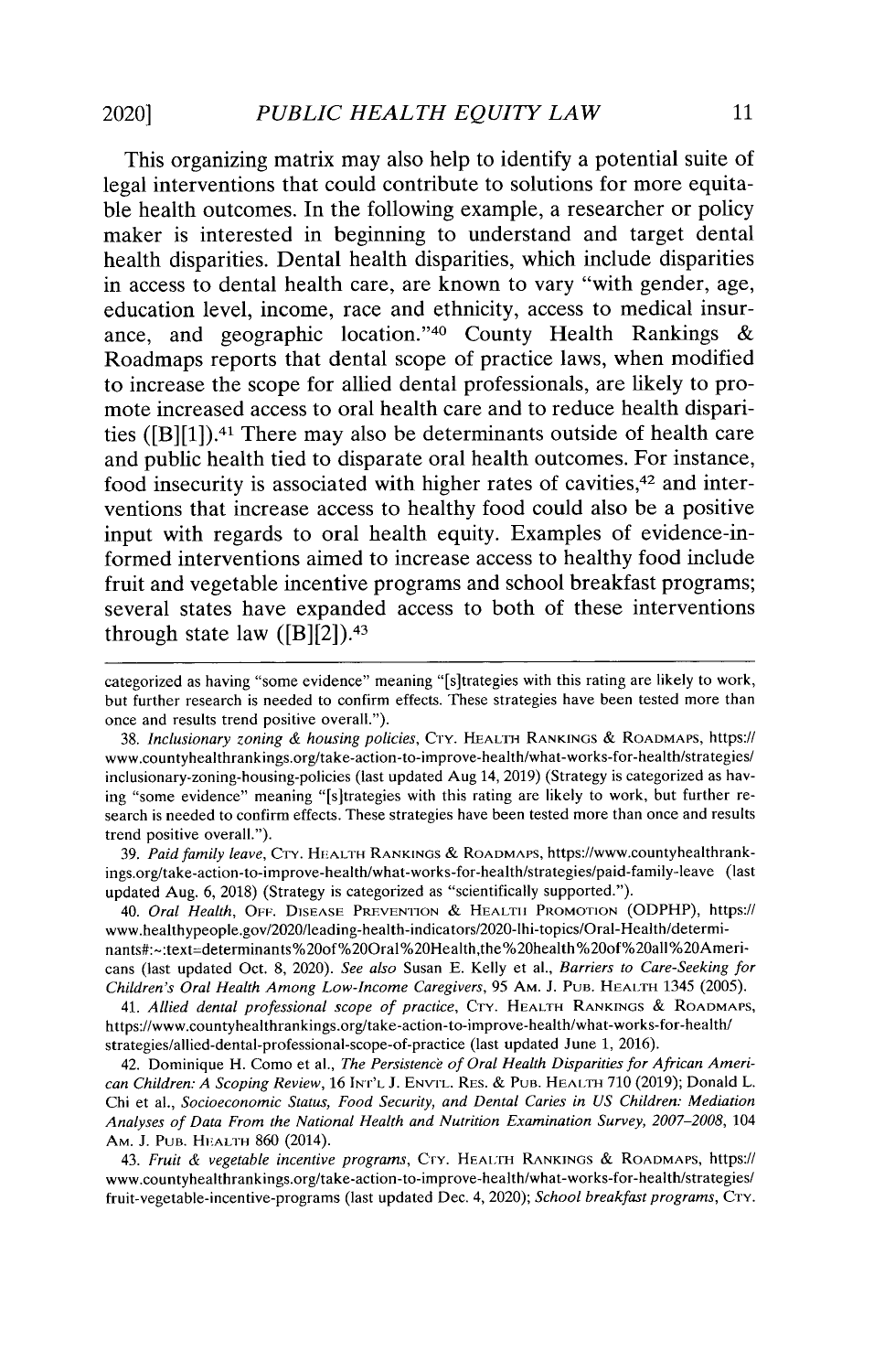If a researcher or policy maker is using the matrix to organize thinking around both existing laws and evidence-informed legal interventions, they may also be interested in considering legal innovations where parallels can be drawn from other **areas** of public health. Continuing with the dental health disparities example, racism and implicit biases have been shown to impact access to medical care including dental care.<sup>44</sup> In fact, one reason why many individuals reported avoiding preventive dental care is a past racist or discriminatory experience with office staff.45 To provide one hypothetical, when considering legal innovations in [A][1] Rights-Based Laws/Civil and Human Rights Laws on Public Health and Health Care, a researcher might find that in 2020 California passed a law requiring evidence-based implicit bias training for all health care providers at facilities that provide perinatal care, with the goal of reducing "the effects of implicit bias in pregnancy, childbirth, and postnatal care . . ."46 Upon identifying this new law, it might be that the researcher then decides to consider studying the potential for a similar type of training requirement in dental care.

Once evidence-informed and innovative legal interventions are identified, there is now a potential suite of legal interventions that could be considered in an effort to achieve an equitable health outcome in a community. Once these interventions are identified, it is then possible to consider how these laws could work together. It may be helpful to also consider which laws might be feasible in a particular community or which laws might align with other laws in place and thus may not require new legislation. These ideas could also be shared with researchers to seek support in identifying which combination of laws and policies might be necessary in order to see improvements in health or economic outcomes.

This matrix reflects the understanding that public health, health care, and the determinants all play a role. It encourages consideration of laws that both aim to reduce discriminatory outcomes and those

**HEALTH RANKINGS** & **RoADMA s,** https://www.countyhealthrankings.org/take-action-to-improve-health/what-works-for-health/strategies/school-breakfast-programs (last updated Sept. 25, 2019).

<sup>44.</sup> Wael Sabbah **et al.,** *Racial Discrimination and Uptake of Dental Services among American Adults,* 16 Ir''t. J. ENvrL. REs. & **PuB. HLUrLII** 1558 (2019); Sarah McAfee, *Racism Hurts Our Teeth,* **CuR. FOR HFATH PROGRESS** (Sept. 16, 2019), https://centerforhealthprogress.org/blog/ **racism-hurts-our-teeth/.**

<sup>45.</sup> *Id.; N.* Patel et al., *Unconscious Racial Bias May Affect Dentists' Clinical Decisions on Tooth Restorability: A Randomized Clinical Trial, 4* JDR **CLINICAL** & **TRANSLATIONAL.** Rvs. 19 (2019).

<sup>46.</sup> **CAL. HEALTHI** & **SAlETY CODE** §§ 123630.1-3 (West 2020).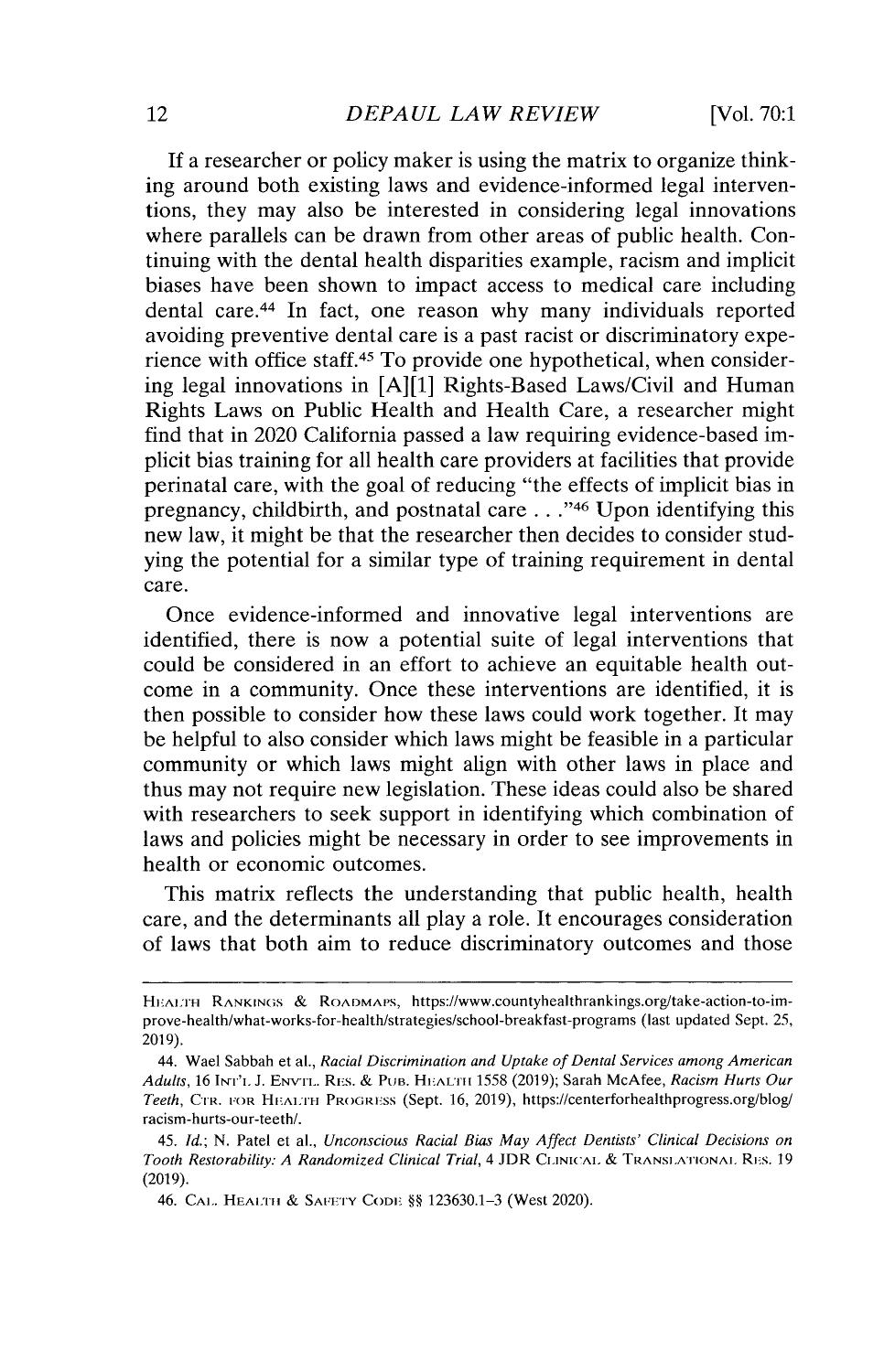**that proactively encourage change both within public health and health care as well as within the determinants of health.**

## VI. CONCLUSION

**Ultimately, this Essay presents one way to begin thinking about health equity law including how law may be utilized in achieving equitable health outcomes. In their article, Zimmerman and Anderson indicate that "improving health equity will require greater effort from public health policy makers, along with their partners in medicine and** the sectors that contribute to the social determinants of health."<sup>47</sup> **Continued research around the implications of the legal mechanisms on equitable health outcomes may help to encourage a comprehensive and cross-sectoral perspective in seeking to advance evidence-informed policy making surrounding health equity.**

<sup>47.</sup> Zimmerman & Anderson, supra note 2.